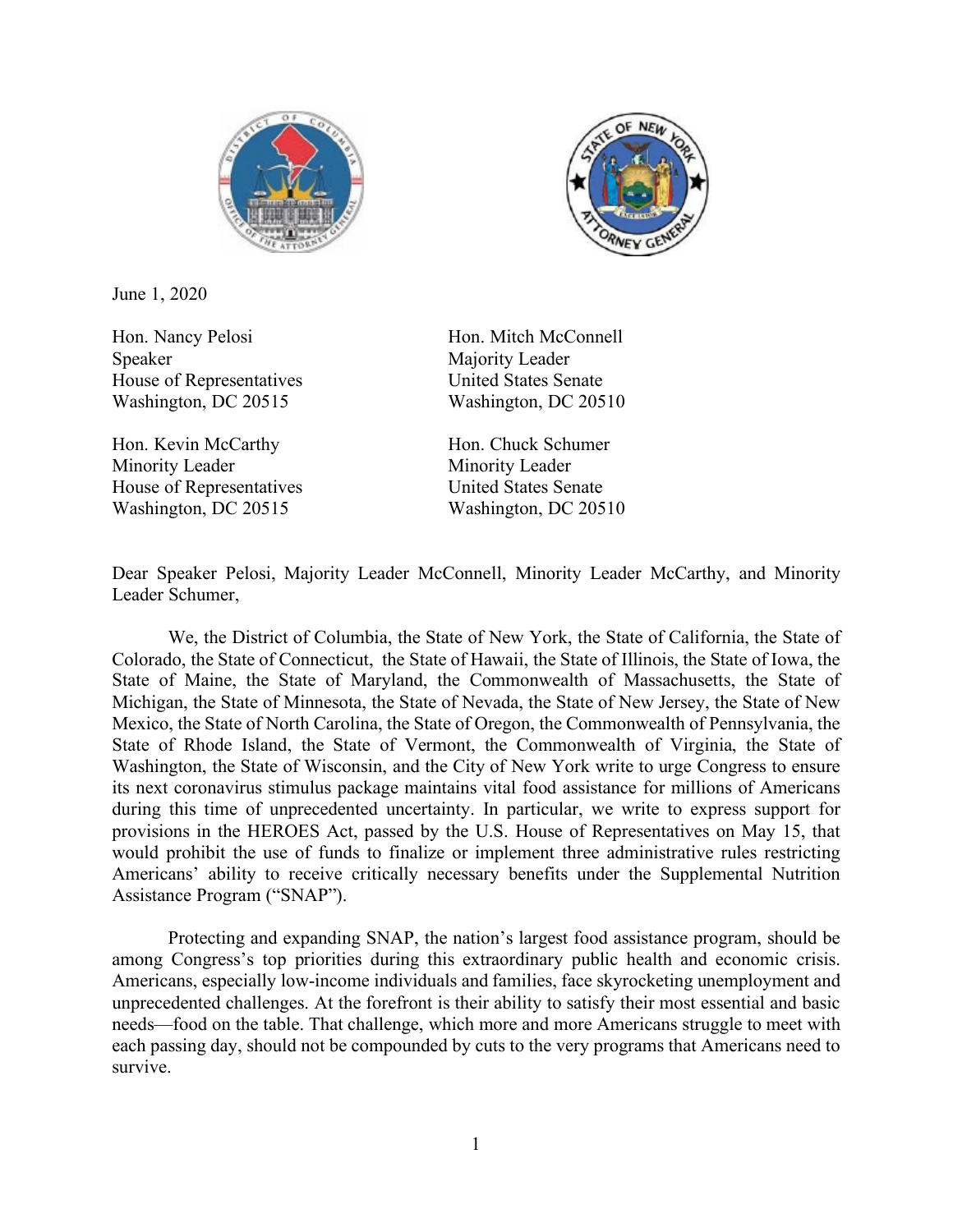The HEROES Act, as passed by the House, would prohibit the expenditure of appropriated funds to implement three rules related to SNAP: (1) the Requirements for Able-Bodied Adults Without Dependents rule; (2) the Revision of Categorical Eligibility rule; and (3) the Standardization of State Heating and Cooling Standard Utility Allowances rule.<sup>[1](#page-1-0)</sup> Those rules, if in effect, would kick millions of Americans off of SNAP when the assistance is most needed. Many of the signatories to this letter submitted formal comments to the United States Department of Agriculture (USDA) challenging these rules. $<sup>2</sup>$  $<sup>2</sup>$  $<sup>2</sup>$ </sup>

The first rule, which restricts states' flexibility to extend SNAP benefits to able-bodied adults without dependents beyond a three-month period when there are inadequate jobs to employ them, was finalized in December 2019. If permitted to go into effect, this rule would push an estimated 700,000 struggling Americans out of the SNAP program.<sup>[3](#page-1-2)</sup> Many of the undersigned brought suit challenging the legality of the rule and, in March 2020, successfully obtained a partial preliminary injunction in the United States District Court for the District of Columbia. Congress addressed this rule when it passed the Families First Act as part of its initial response to COVID-19. That legislation waived SNAP benefit time limits during the public health emergency.[4](#page-1-3) That common sense measure serves as a template for future congressional action pertaining to SNAP.

The second rule, proposed on July 24, 2019, would withdraw SNAP benefits from an estimated 3.1 million Americans.<sup>[5](#page-1-4)</sup> The rule severely limits states' ability to make low-income residents eligible for SNAP based on their eligibility for other public benefits. It would not only force millions of Americans to go without critical food assistance but would also further burden state agencies that administer SNAP at a time when they are overwhelmed by increased demand. Based on jurisdiction-specific realities, 42 states and territories utilize a form of broad-based categorical eligibility that enhances their ability to quickly and efficiently distribute food aid to Americans in dire straits. Significantly, many of these states allow families to preserve basic emergency savings while maintaining their eligibility for food assistance. The rule, if adopted, effectively requires Americans to go almost completely broke before receiving SNAP benefits.

The third rule, proposed on October 3, 2019, would change states' ability to account for the costs of utilities, including home heating and cooling, as they calculate SNAP household benefits.<sup>[6](#page-1-5)</sup> The change would result in 19% of SNAP households receiving lower monthly SNAP benefits and would disproportionately affect Americans who are uniquely vulnerable at this time—

<span id="page-1-0"></span><sup>1</sup> Health and Economic Recovery Omnibus Emergency Solutions (HEROES) Act, H.R. 6800, 116th Cong. at 763 (2020).

<span id="page-1-1"></span><sup>2</sup> *See, e.g.*, Comments Regarding Proposed Revisions to Requirements for Able-Bodied Adults Without Dependents, Apr. 2, 2019[, https://oag.dc.gov/sites/default/files/2019-04/Multistate-SNAP-Letter.pdf;](https://oag.dc.gov/sites/default/files/2019-04/Multistate-SNAP-Letter.pdf) Comments Regarding Proposed Revisions to Categorical Eligibility, Sept. 23, 2019, [https://ag.ny.gov/sites/default/files/snap-eligibility](https://ag.ny.gov/sites/default/files/snap-eligibility-comment-letter.pdf)[comment-letter.pdf;](https://ag.ny.gov/sites/default/files/snap-eligibility-comment-letter.pdf) Comments Regarding Revision of Standardization of State Heating and Cooling Standard Utility Allowances, Dec. 2, 2019, [https://ago.vermont.gov/wp-content/uploads/2020/01/12-2-19-VT-AGO-](https://ago.vermont.gov/wp-content/uploads/2020/01/12-2-19-VT-AGO-Comment-re-Standardization-of-Utility-Allowance.pdf)[Comment-re-Standardization-of-Utility-Allowance.pdf.](https://ago.vermont.gov/wp-content/uploads/2020/01/12-2-19-VT-AGO-Comment-re-Standardization-of-Utility-Allowance.pdf)

<span id="page-1-2"></span> $3$  84 Fed. Reg. 66782. This estimate, provided by the USDA in the proposed rule, does not reflect the seismic impact of COVID-19 and the increased need for food assistance. As a result, it underestimates the number of Americans that would be affected.

<span id="page-1-3"></span><sup>4</sup> *See* Families First Coronavirus Act, Pub. L. No. 116-127, § 2301.

<span id="page-1-4"></span><sup>5</sup> 84 Fed. Reg. 35570. This USDA estimate also does not reflect the impact of COVID-19. If finalized during the current economic downturn, this rule would affect far more than 3.1 million Americans.

<span id="page-1-5"></span><sup>6</sup> 84 Fed. Reg. 52809.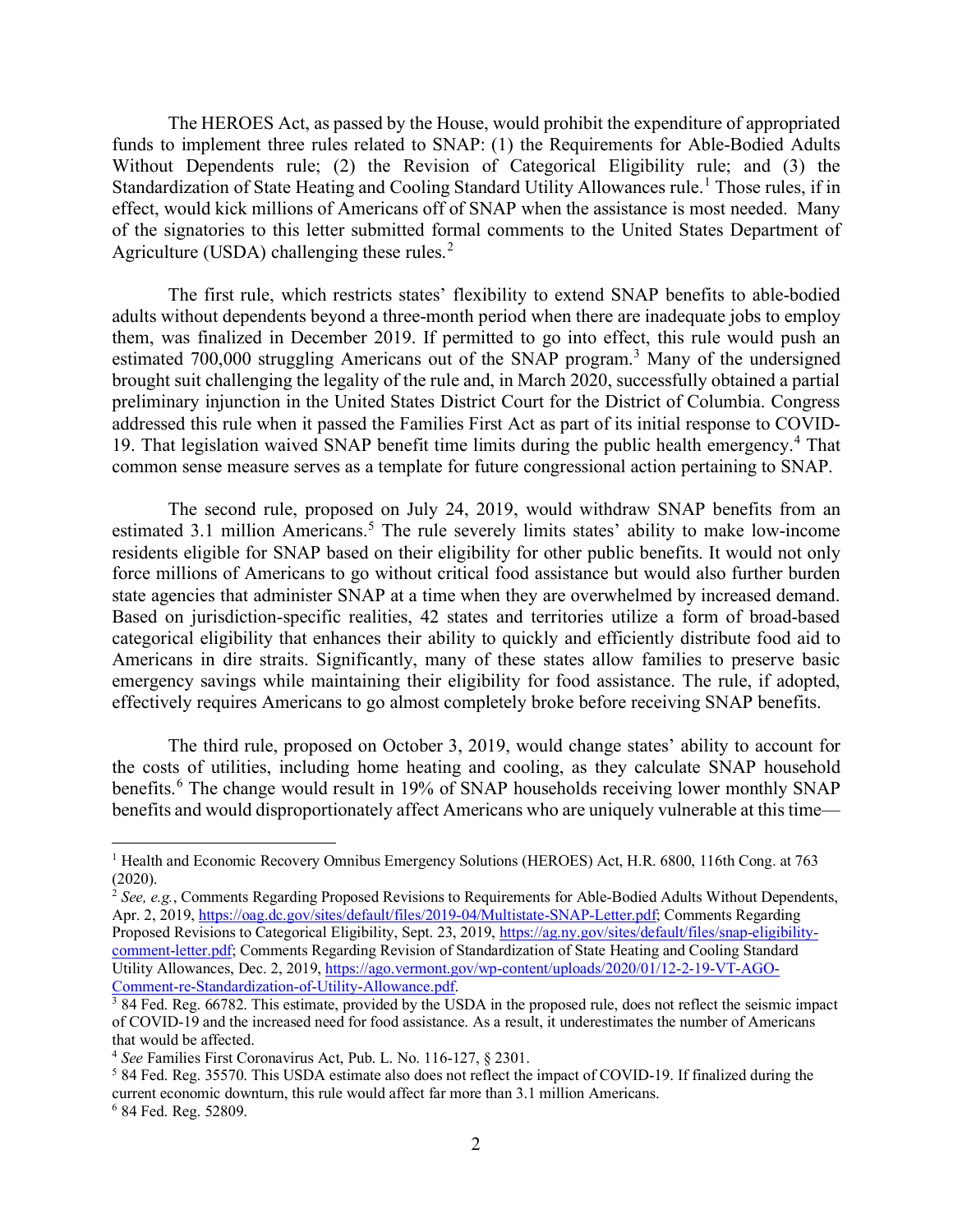seniors and people with disabilities. According to the U.S. Department of Agriculture's Food and Nutrition Service's regulatory impact analysis, 26.4% of households with an elderly member would lose on average \$36 in monthly benefits while, on average, 20.6% of such households would gain only \$14 in benefits. 30.4% of households with an individual with a disability would lose an average of \$35 in monthly benefits while, on average, 25.3% of such households would gain only \$13 in benefits. Many of these households are those most in need of SNAP benefits.

The present crisis underscores the acute need to, at a bare minimum, preserve SNAP in its current form. More than that, this moment should compel Congress to consider *expanding* food assistance for those in need. The three SNAP-related rules, if allowed to go into effect, would do the opposite. 40% of American households with incomes below \$40,000 lost jobs in March alone.<sup>[7](#page-2-0)</sup> 40.[8](#page-2-1) million Americans have filed for unemployment during the last ten weeks.<sup>8</sup> Unsurprisingly, the number of Americans applying for SNAP benefits has also spiked.<sup>[9](#page-2-2)</sup> Cutting food assistance during a pandemic would simply add insult to injury for low-income individuals and families.

We urge Congress to make every effort to ensure that Americans can keep food on the table. Prohibiting the expenditure of funds related to the implementation of these three rules would be a critical step in that direction.

Sincerely,

 $\rightarrow$ 

KARL A. RACINE Attorney General for the District of Columbia

 $\overline{\phantom{a}}$ 

XAVIER BECERRA Attorney General of California

 $Q^{\alpha}$ 

LETITIA JAMES Attorney General of New York

 $7 \omega_{\text{up}}$  .  $\omega_{\text{up}}$ 

PHIL WEISER Attorney General of Colorado

<span id="page-2-0"></span><sup>7</sup> Victoria Guida, *Job Losses Have Now Hit 40% of Low-Income Homes*, Politico, May 14, 2020, [https://www.politico.com/news/2020/05/14/pandemic-job-losses-households-258710.](https://www.politico.com/news/2020/05/14/pandemic-job-losses-households-258710)

<span id="page-2-1"></span><sup>8</sup> Tony Romm, *Americans Have Filed More Than 40 million Jobless Claims in Past 10 Weeks, as Another 2.1 Million Filed for Benefits Last Week*, Washington Post, May 28, 2020,

[https://www.washingtonpost.com/business/2020/05/28/unemployment-claims-coronavirus/.](https://www.washingtonpost.com/business/2020/05/28/unemployment-claims-coronavirus/)

<span id="page-2-2"></span><sup>9</sup> *See, e.g.*, Stacy Fernández, *Texas Families Filing for SNAP Food Assistance Almost Doubled in April*, Texas Tribune, May 21, 2020, <https://www.texastribune.org/2020/05/21/texas-snap-food/> ("In April [2020], Texas received a staggering 417,468 applications for the Supplemental Nutrition Assistance Program. That was more than triple the 114,937 applications filed in April 2019 and well above the 230,809 applications filed in March [2020].").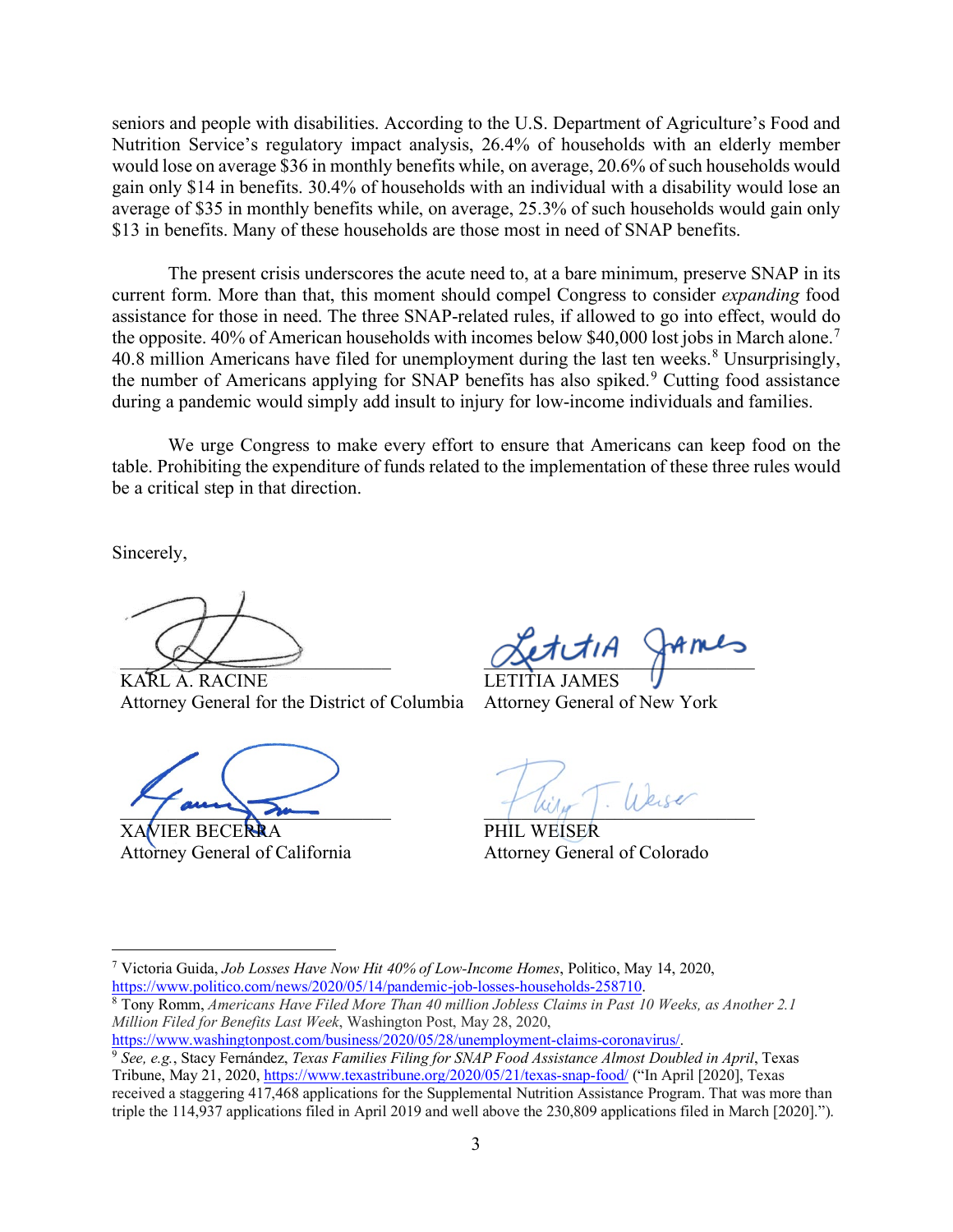$\overline{\phantom{a}}$ WILLIAM TONG

Attorney General of Connecticut

 $\mu$ 

KWAME RAOUL Attorney General of Illinois

 $\cup$ 

CLARE E. CONNORS Attorney General of Hawaii

 $\Gamma$ on Mills

TOM MILLER Attorney General of Iowa

 $\Lambda$ . **FREY** 

Attorney General of Maine

 $z \sim 1$ 

BRIAN E. FROSH Attorney General of Maryland

 $\angle$  de 14 de MAURA HEALEY

Attorney General of Massachusetts

 $KellMellM$ 

'H ELLISON Attorney General of Minnesota

 $\overline{\phantom{a}}$ 

GURBIR S. GREWAL Attorney General of New Jersey

 $Name$ DANA NESSEL

Attorney General of Michigan

 $\cup$   $\rightarrow$   $\uparrow$   $\cup$ 

AARON D. FORD Attorney General of Nevada

 $\sim$ 

HECTOR BALDERAS Attorney General of New Mexico